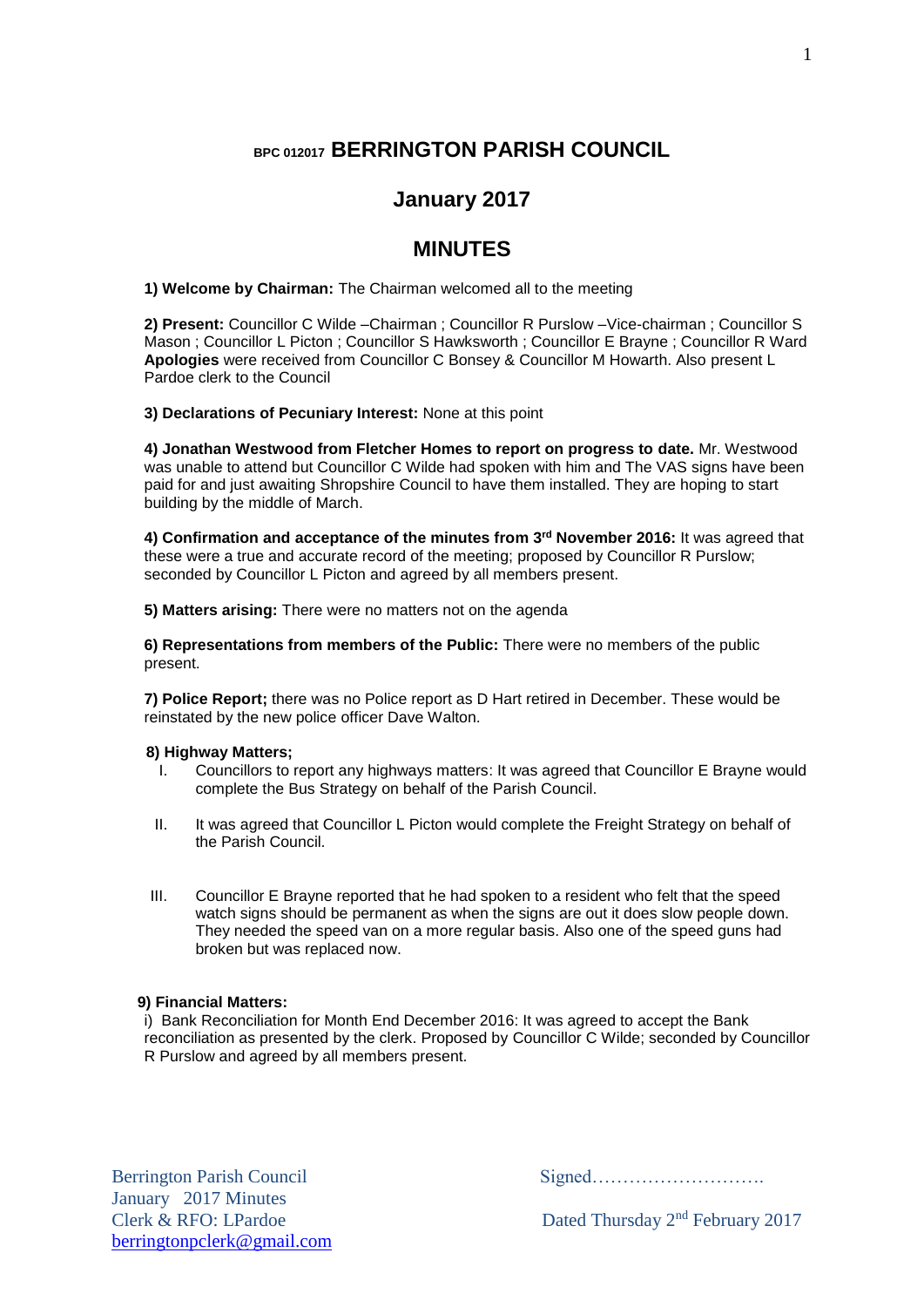|                       | Payee                     | Details                 | Amount |
|-----------------------|---------------------------|-------------------------|--------|
| 1069                  | Shropshire Council        | <b>Energy Costs</b>     | 156.58 |
| 1070                  | <b>Potters Electrical</b> | Wiring of Defibrillator | 132.00 |
| 1071                  | D Malley                  | Payroll                 | 29.00  |
| 1072                  | <b>HMRC</b>               | <b>PAYE</b>             | 33.80  |
| 1073                  | L Pardoe                  | Expenses                | 58.15  |
| <b>Standing Order</b> | L Pardoe                  | Salary                  | 358.21 |
|                       |                           | Total                   | 767.74 |

ii) Accounts for payment: - It was agreed to pay the accounts as presented by the clerk; proposed by Councillor C Wilde; seconded by Councillor R Purslow and agreed by all members present.

iii) Council to set the precept. After discussion it was agreed to set the precept at the figure of £9,374 which would mean a 0% increase in the council tax on tax band D for the year 2017/2018 Proposed by Councillor C Wilde; seconded by Councillor R Purslow and agreed by all members present.

iv) Council to consider quotes for replacing carpet in Community Centre. After discussion it was agreed that Councillor C Wilde would get a quote from B Smith for all three rooms and Councillor R Purslow had a quote from the Internet. This would be fully discussed at the February meeting. v) Council to discuss the cost of heating for the large room in the Community Centre. The quotes received from: Potters Electrical and At Hand Fire Protection. After discussion it was agreed to give the contract to Potters Electrical; Proposed by Councillor S Mason; seconded by Councillor E Brayne and agreed by all members present.

vi) Council to look at grass cutting in the village. Councillor S Mason confirmed that R Mason is retiring from cutting the grass. It was agreed that Sean Bott would sort out the trees and playing field.

## **10) Planning Matters:-**

Council to consider new applications:

- Reference: 16/03210/FUL: Address: Proposed residential development land to the South of Crosshouses, Shrewsbury Awaiting decision
- Reference:16/04591/FUL Address: proposed residential land at Barn at Betton Abbots Farm, Betton Abbots, Shrewsbury, Shropshire.SY5 6JD Proposal: Conversion of a traditional agricultural barn into 2 no dwellings and installation of a package treatment plant. Awaiting decision

#### **Council to consider new planning applications:**

- Reference: 16/04562/OHL Address: Adj Cronkhill Cottages, Cross Houses, Shrewsbury, Shropshire Proposal: Installation of 2 single poles beneath the existing 33KV line. *After discussion it was agreed that the Parish Council support this application. Proposed by Councillor C Wilde; seconded by Councillor R Ward and agreed by all members present.*
- Reference:16/05661/Dis

Address: Betton Alkmere Farm,Betton Strange: Shrewsbury. Discharge of condition 3 (Details of Services Internal and Services) 4 (Joinery) attached to planning permission 16/03235/LBC Re-organisation of annex associated with main property, including works to elevations; replacing windows and removing porch and outside WC *Permission Granted*

#### **Council to consider any new applications received after 21 st December 2016 There were no new applications after the agenda was sent out.**

**12) Correspondence Received:** This was noted. The Bus Strategy was given to Councillor E Brayne for completion on behalf of the Parish Council.

Berrington Parish Council Signed………………………. January 2017 Minutes Clerk & RFO: LPardoe Dated Thursday 2<sup>nd</sup> February 2017 [berringtonpclerk@gmail.com](mailto:berringtonpclerk@gmail.com)